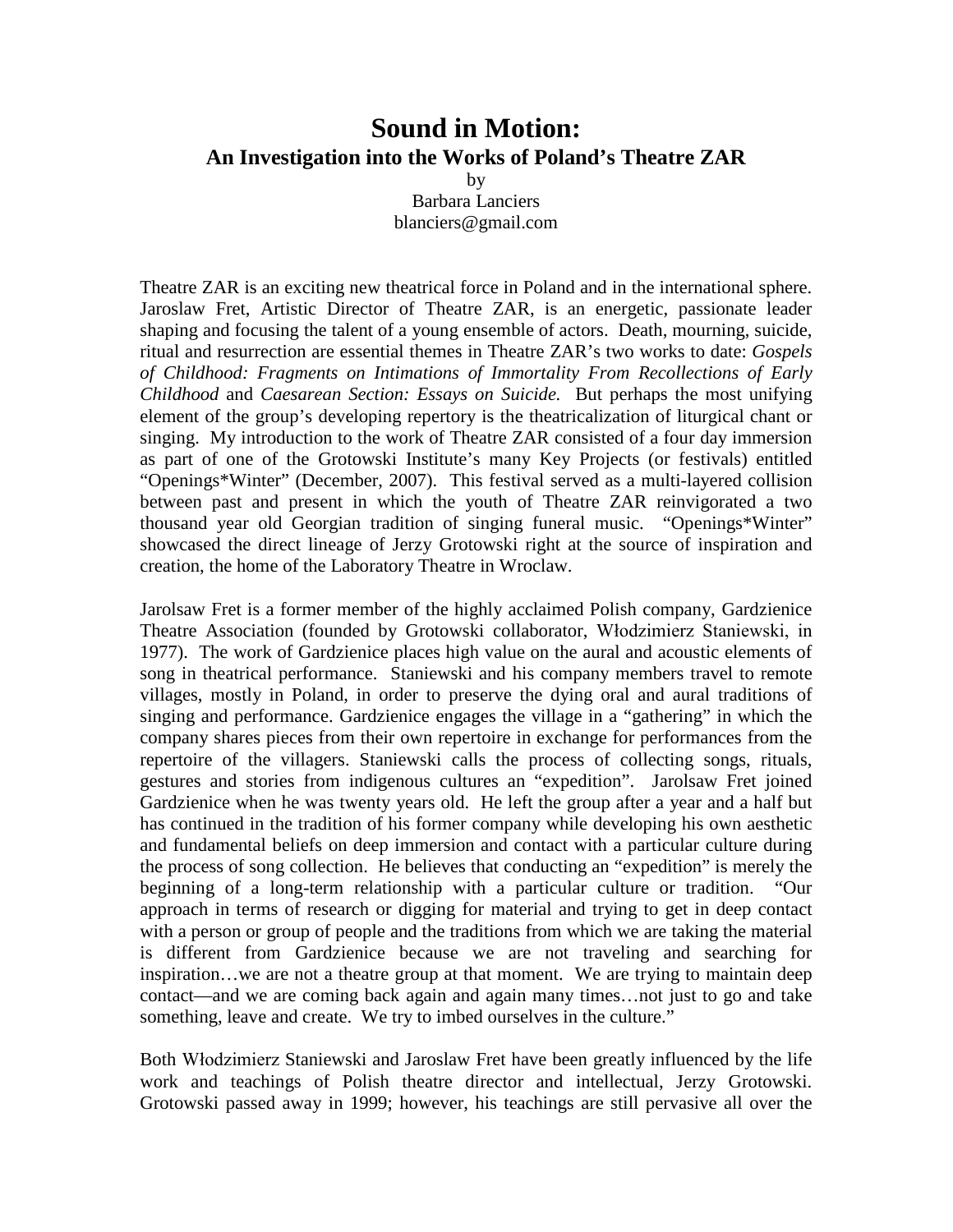world and his influence can still be seen in the creations of many who have been touched by his work. Because of Grotowski's profound affect on the theatre world, various branches of his "family tree" have emerged. Peter Brook, Eugenio Barba, Andre Gregory, Richard Schechner, as well as countless other theatre makers and ensemble companies count Grotowski as an influence and inspiration. Thomas Richards serves as the Director of the Workcenter of Jerzy Grotowski and Thomas Richards in Pontedera, Italy. Grotowski considered Richards his "essential collaborator" and, through a rigorous process of "transmission", made Richards the heir to his research; particularly the Art as vehicle research he was conducting toward the end of his life. Jaroslaw Fret constitutes yet another branch of the family tree. Fret is the Director of the Grotowski Institute in Wroclaw, Poland (the Institute building was the home of the Laboratory Theatre from 1965 until 1982). While Richards' branch seeks to continue Grotowski's work and research toward the end of his life, Fret is responsible for running an institute that is devoted to carrying on the legacy of Grotowski as a man of the theatre by creating access to his performances, writings, and the work of his descendants to the public. Fret uses the Grotowski Institute as a place to develop outreach for the ideas and theories of Grotowski, but he tests those ideas and theories and puts them into practice through his work with Theatre ZAR.

Fret founded Theatre ZAR in 2002. Theatre ZAR takes its name from the particular form of Georgian funeral singing, called ZAR, which inspires their work. From 1999-2003 the ensemble traveled to the Georgian Republic, Bulgaria and Greece to collect songs and make direct, intimate contact with the various peoples and cultures. But it was the many encounters and exchanges with the Svaneti people, who live in the highest part of the Caucasus mountains, and their tradition of preserving funeral songs that most influenced Fret and his company.

"ZAR is actually quite well known if you study ethnomusicology. I used to come to music institutes in Berlin and Vienna to study and gain knowledge about ZAR. From the very beginning I was thinking about Georgia and Georgian traditions—I met ZAR and found ZAR…I remember I made a copy of it in my tapes. But I don't think I understood at that time what ZAR was—I almost forgot about this song or the completed songs, funeral songs. I had no idea about what this could be and how it could be used. But when we went to Svaneti, it hit me very hard and I understood that ZAR, which is two thousand years old, is absolutely anonymous and protected by this certain group of people, which is completely unique. And in thinking about theatre that is made out of music, ZAR could be not only the main metaphor (this is why we use ZAR as our name) but could also be crucial for our work as material and technique. Because ZAR is not only the structure of music, the structure of melodies or counterpoint, disharmonic counterpoint, but it's mostly the structure of breathing. The breath is the fundamental way in which we live and communicate with the world; how we are part of the world and part of any society…how we are part of life. That is why ZAR, being sung as a funeral ceremony, gives you a very deep, essential

understanding of what the process of life and tradition of life, including death, is." ZAR is considered the oldest form of polyphony in Georgia and possibly the oldest in the world. Fret describes ZAR as, "a column of breathing, a spiritual column, on which the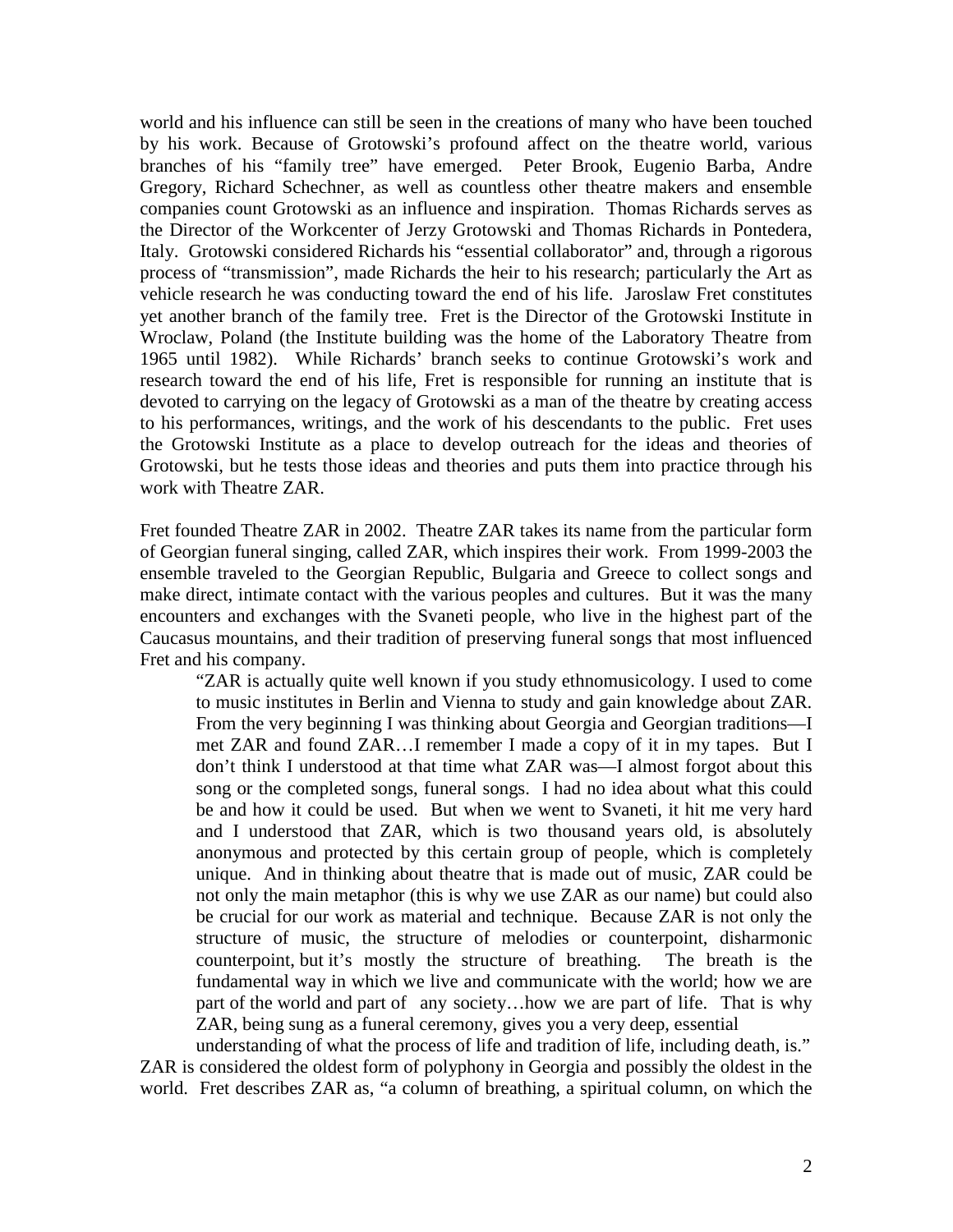soul climbs to the heavens…it's a social lamentation sung by a huge choir of men over and over for hours during the funeral."

Although *Gospels of Childhood* and *Caesarean Section* share similarities in theme, the two pieces are strikingly different in structure and mood. *Gospels of Childhood* was the group's first collaboration as a company. Fret and various members of Theatre ZAR spent three years in a phase of ethno sonic research and collection before first showing the piece as a work in progress during the twenty-fifth anniversary celebration of Gardzienice. The performance officially premiered in 2003 in Brzezinka, the former forest base of Grotowski and his Laboratory Theatre. During the "Openings\*Winter" festival, *Gospels of Childhood* was shown again in Brzezinka (directly after a successful run of the production in Los Angeles as part of the UCLA Live International Theatre Festival).

*Gospels of Childhood* weaves together songs from the funeral tradition of ZAR; liturgical songs from the Orthodox Republic of Monks, Athos; Bulgarian folk songs; Polish funeral songs; texts from the gospels of Mary Magdalene, Philip, and Thomas; and fragments by Dostoyevsky and Simone Weil. The text serves as stepping-stones moving the audience from one section of the piece to the next. It is used in collage fashion and often comes in the middle of a song or at the very end. Unlike more traditional works, the text in *Gospels of Childhood* does not serve to illuminate any particular story line or character. Instead, it is treated as an element in support of the music. Fret describes the process of working on *Gospels of Childhood* as not merely attempting to breathe life into theoretical text but engaging in a slow discovery of the real task behind the company's work.

"Gospels of Childhood as a performance and ZAR as a group is a kind of cultural project in which we want to underline the fundamental question of the presence of the human being on the earth as a vessel for memory. We deal with questions of what it means to remember. Not memory in terms of gigabytes of information, but memory that is written into our bodies…we are a vessel for the past and for the future. Memory is also written in songs of the past, songs like ZAR. Hundreds of generations of people created and shaped these songs. We investigate memories that have been hidden in our lives since our first breath. The real reason we, humans, are here on this Earth is transmission. Art itself also contains a fundamental question of transmission. The real question for us is what kind of artistic transmission can be made in the theatre using ZAR and other such traditions."

Because of the ritualistic, intimate nature of Theatre ZAR's work, audience size is limited. A Theatre ZAR experience begins even before you enter the performance space. Every moment preceding the performance is carefully considered, constructed and made part of the event. On the second day of the festival I (along with roughly thirty five audience members) embarked on an hour-long bus ride from Wroclaw's Old Market Square to a specific point along a forest edge on the outskirts of Olesnica. Upon arrival we were led down a muddy path, deep into the woods, by two people carrying torches. We finally came to a clearing and saw a charming lodge lit by candles in the many windows with smoke billowing out of the brick chimney. This was Brzezinka. We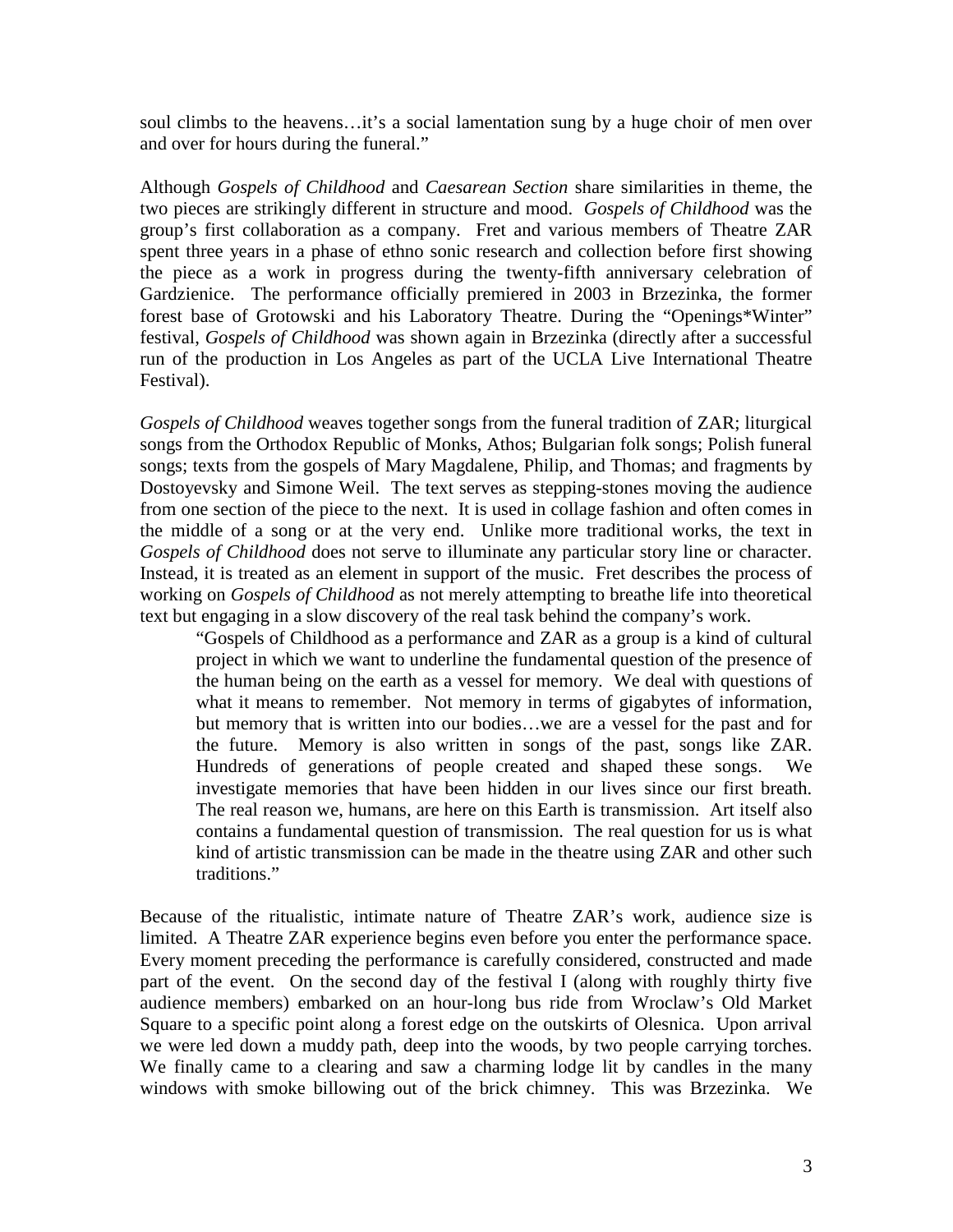escaped the bitter December cold and entered a warm room heated by a fireplace. Two large picnic tables lined with cups of freshly brewed hot tea welcomed us. Copies of the synopsis of *Gospels of Childhood* also covered the tables but came with strict instruction not to bring them into the performance. After some time we were escorted away from our cups of tea to the back part of the lodge where we waited in front of a huge set of wooden doors listening to faint waves of choral singing. Once the double doors were opened, the sound of a hymn washed over us. We processed past a group of performers who were standing in a circle, singing. One male performer was chipping wax from a wooden table and two female performers in red dresses milled about the space washing bottles in worn, metal buckets. They worked in silent preparation for something; the singing provided a haunting backdrop for their action. A ritual was about to begin and we had been invited to witness. Audience members took their places on small wooden rafters reminiscent of the ones Grotowski used in Akropolis. We sat silently, enchanted by the beauty, darkness and solemnity of the scene.

Candles provided most of the lighting for the piece. Blackouts occurred after blowing out the candles and lighting resumed when, one by one and in ritualistic fashion, the candles were re-lit. Singing created the underscore for the entire fifty-five minute performance and was sometimes accompanied by delicately placed fiddling. There were moments of silence, which typically accompanied moments of darkness. These provided a needed time for reflection and exhalation. The performance centered around two protagonists: the women in red dresses, also referred to as Mary Magdalene and her sister, Martha, played by Ditte Berkeley and Kamila Klamut.

I could describe the piece itself as a death ritual, a final act of mourning for Lazarus by his two sisters. But this would be a much too literal interpretation. In fact, *Gospels of Childhood* follows no particular story line. It feels like more of a haunting ceremony than a piece of theatre. It is a highly visual and highly aural performance consisting of tightly choreographed action that feels sacred and timeless in addition to being emotionally potent. The two women in red at times appear to be Mary and Martha, but at other times are simply two women replicating acts of childbirth, suffering, mourning, washing, and moving through pain. In fact, one of the structural, fundamental beliefs of Theatre ZAR is not to play a specific "character" on stage; the idea is to call or channel a character when needed.

"We are using or calling a character for awhile because the character is needed--it could bring to the piece the huge rainbow of meaning which is taken from the literature or cultural background. We can call this kind of character and shape it at any moment we want. In Gospels, there is Martha and Mary, sisters of Lazarus, but they are really only those women in the moments they call themselves by name—but it's not even necessary that you would follow that these two women are the characters of Mary and Martha. So the character can come and go at will. A character is like a track. And you can go on it—it can be stronger or more concrete, but maybe not. Maybe the track is like a highway or maybe it's better to switch between tracks…as the actor, switching between the character and your personal approach or your life experiences."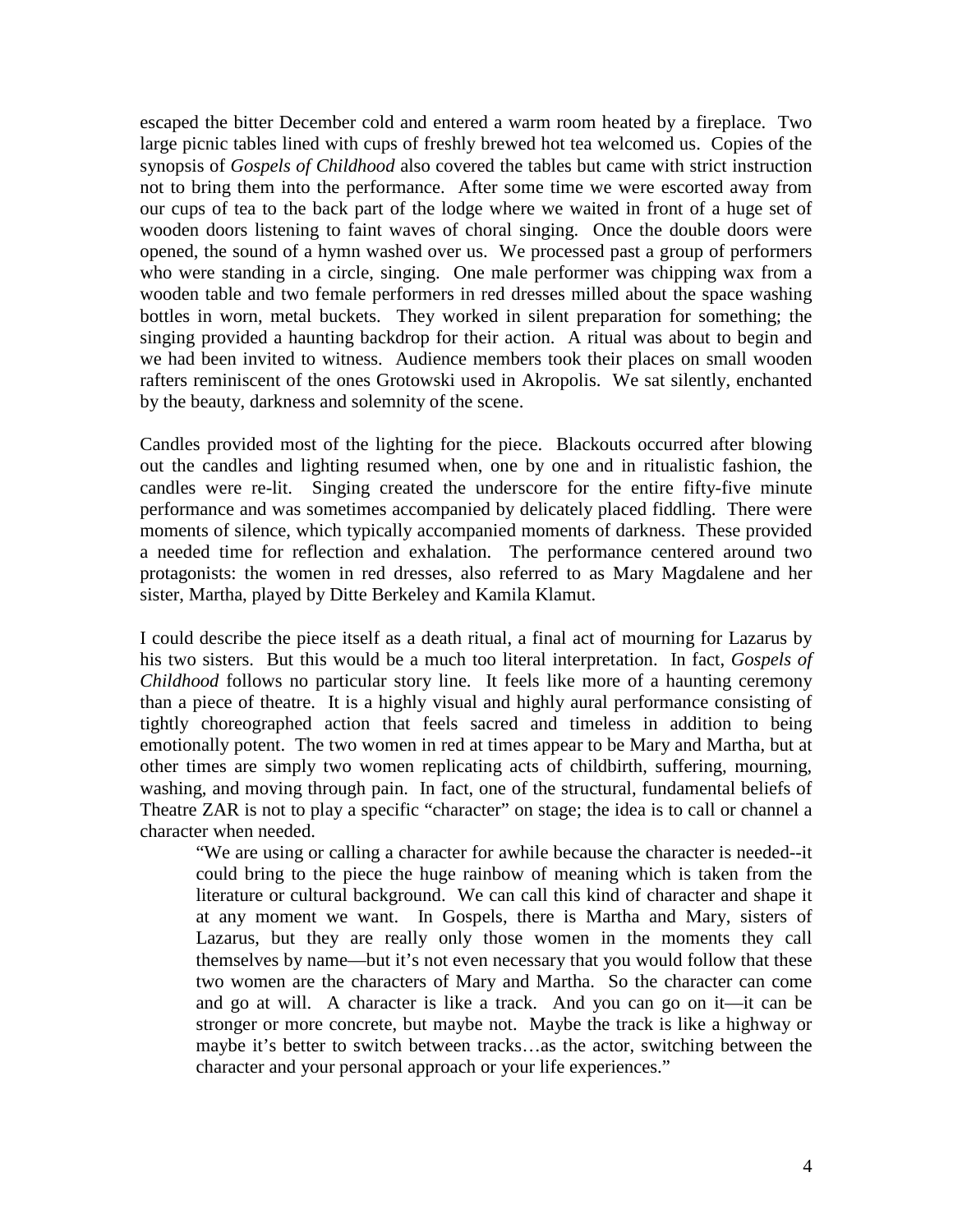Therefore, in the works of Theatre ZAR, characters are used in the same way as songs, texts, small actions and relations with the space.

Much of what we see in *Gospels of Childhood* is abstract and carefully crafted using metaphor. At the climax of the performance, we see a mound of dirt under a large wooden table, possibly the fresh grave of Lazarus. A candle illuminates it in shadow. The candle is blown out and, in the dark, we hear sounds of shoveling the earth, which are followed by the voice of a woman keening in sorrow and loss. The audience has the sense that the funeral is coming to a close, the body is now in the earth and the family members are crying their final goodbyes. This leads into song, perhaps a final farewell, which then bleeds into the beginning of a rapid sequence in which Kamila Klamut and Ditte Berkeley open the large double doors of the lodge and allow the cold air to rush over the audience. The air is changing. The end is near. These are the final moments of *Gospels of Childhood.* The piece moves fluidly like this from sequence to sequence, using sound and silence as a means of transition. Klamut and Berkeley gently lay several white cloths on the wooden floor of the playing space and slowly light candles attached to several spoked, wooden wheels (made to resemble chandeliers) that are suspended from the ceiling at various heights. Jaroslaw Fret's voice becomes somehow clear and recognizable during this final song (yes, he is also a performer in the piece). Once the song has ended, there is a brief stillness before the actors briskly run off the stage and out the open doors. The audience sits in silence listening to the lovely sound of the chandeliers swinging on their taught ropes. It is up to the individual audience member when the piece ends. They could choose to sit for another hour, but most sit in meditative contemplation for a few minutes and then slowly exit the space. Some clap out of discomfort and confusion at such an atypical ending for an evening at the theatre. But most pay their respects and quietly make their way back to a fresh cup of hot tea.

I came to further understand the deeply personal nature of *Gospels of Childhood* and the work of Theatre ZAR when Fret later told me that his grandfather was once a funeral singer in Poland. The final song sung in *Gospels of Childhood*, the one where Fret's voice rings so clearly, is a kind of Polish ZAR that his grandfather used to sing during the closing of the coffin at funerals. It is sung as a last farewell and is sweet and light in melody. Fret says that it is about angels and the procession of angels welcoming the soul into heaven. "But it is painful at the same moment…it is the fusion of a sweet melody and a clear message: that this journey is something definite." Fret brought this song to the piece as a last fragment because it is so personal to him. He describes the most important acoustic experience of his life as being when, as a seventeen-year-old boy, he attended his grandfather's funeral. "This Polish song, which is now in *Gospels of Childhood*, was sung and I couldn't find my grandfather's voice among the other voices. This emptiness, this silence of his voice deeply affected me. How is it possible to have this deepest sound related experience but with silence, emptiness…nothing?" Fret says that the nature of his work with Teatre ZAR is the search for how to use theatre in today's world to connect with today's audience. He believes the purpose of theatre is, "to fill this void or emptiness and share not only the pain with others—because pain is only evidence that we live—but also the feelings and experiences of living and what it means to be alive."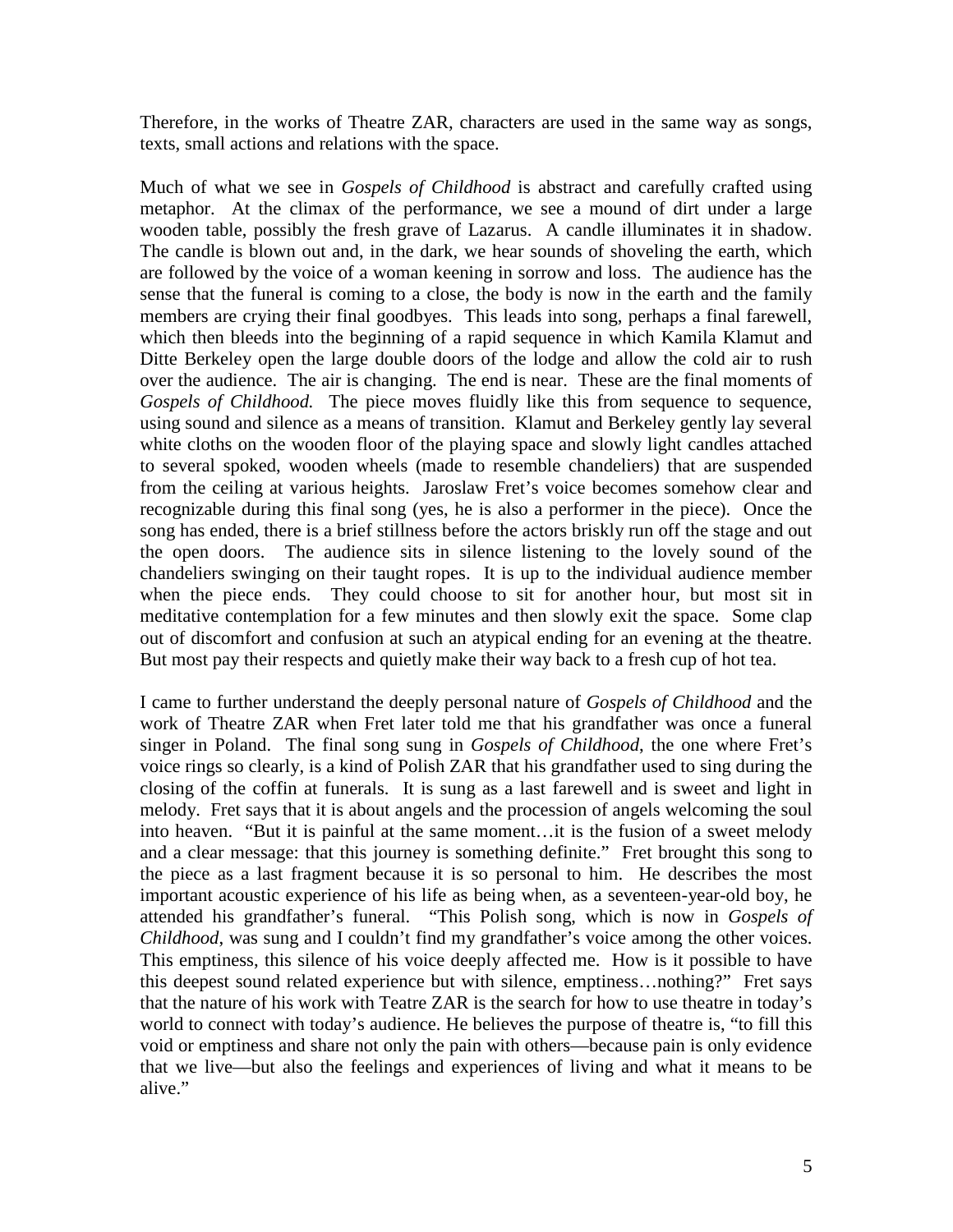*Caesarean Section* is Theatre ZAR's most recent creation. It premiered during the "Openings\*Winter" festival. Unlike *Gospels of Childhood, Caesarean Section* is a bit more of a theatre performance with an apparent beginning, middle and end. Choral singing, tight choreography, abstraction and use of metaphor play key elements in this work but *Caesarean Section* also contains difficult feats of physical strength and endurance, live instrumental playing and highly developed visual motifs revolving around a central metaphor: a crack filled with broken glass that runs the horizontal length of the stage. This crack serves as the spine or main artery of the performance. Although it will not be apparent to an audience member upon seeing the piece, Fret explains that *Caesarean Section* is about a piece of glass that is present in our veins, but not yet in our heart. *Caesarean Section* tracks the journey of this piece of glass from the moment we feel its presence in our bloodstream to the moment it reaches out heart. He says this glass is a metaphor for one's thoughts about suicide and, thus, one's thoughts about the limits of freedom.

"This notion of freedom is the main human question—not only artistic freedom but real freedom and the limits or your life…where are the borders of your freedom and when can you decide about your life—the end of your life—because you couldn't decide about the beginning. We are just arrive here. It's very simple. I don't know why I somehow separate a little piece of my mind from life. This part of my mind could cut my body. This part of my mind could decide about my life, or the end of my life. So how do I keep it awake and try not to cover or hide it? Because, generally, we ignore it…we are afraid of it. But I believe we need to keep this piece of ourselves alive and awake."

Theatre ZAR built the structure for *Caesarean Section* over the span of one year. The movement and visual metaphor for *Caesarean Section* was created independently from the songs (this is a much different process than that of *Gospels of Childhood*). This method of creation involved many improvisations based on different themes. Fret then had to face the problem of how to tighten the material, make it visible and integrate it with the music. He sometimes relied on silence, the sounds of the physical action on stage or sounds from simple objects, such as a metronome, to construct the sonosphere of the piece and initiate a kind of aural provocation to the audience. . "I want to try to convince our guests and spectators that theatre is more to be listened to than to be seen. I do not think people are conscious enough about how much what they see depends on what they hear at every single moment."

The premiere of *Caesarean Section* took place in the intimate, performance and rehearsal space of the former Laboratory Theatre, located on the top floor of the Grotowski Institute building in the Old Market Square of Wroclaw. The action of the piece happened in the center of the playing space while the audience (some fifty or sixty people) sat on two-tiered risers on either side. Seven actors sat motionless in chairs dispersed throughout the stage area, four of them were behind musical instruments. The audience looked on the serenity of this picture as the dim stage lights cast marvelous shadows. The opening sequence of the performance was perhaps the most powerful. During the blackout, our ears filled with the sounds of the smashing of glass followed by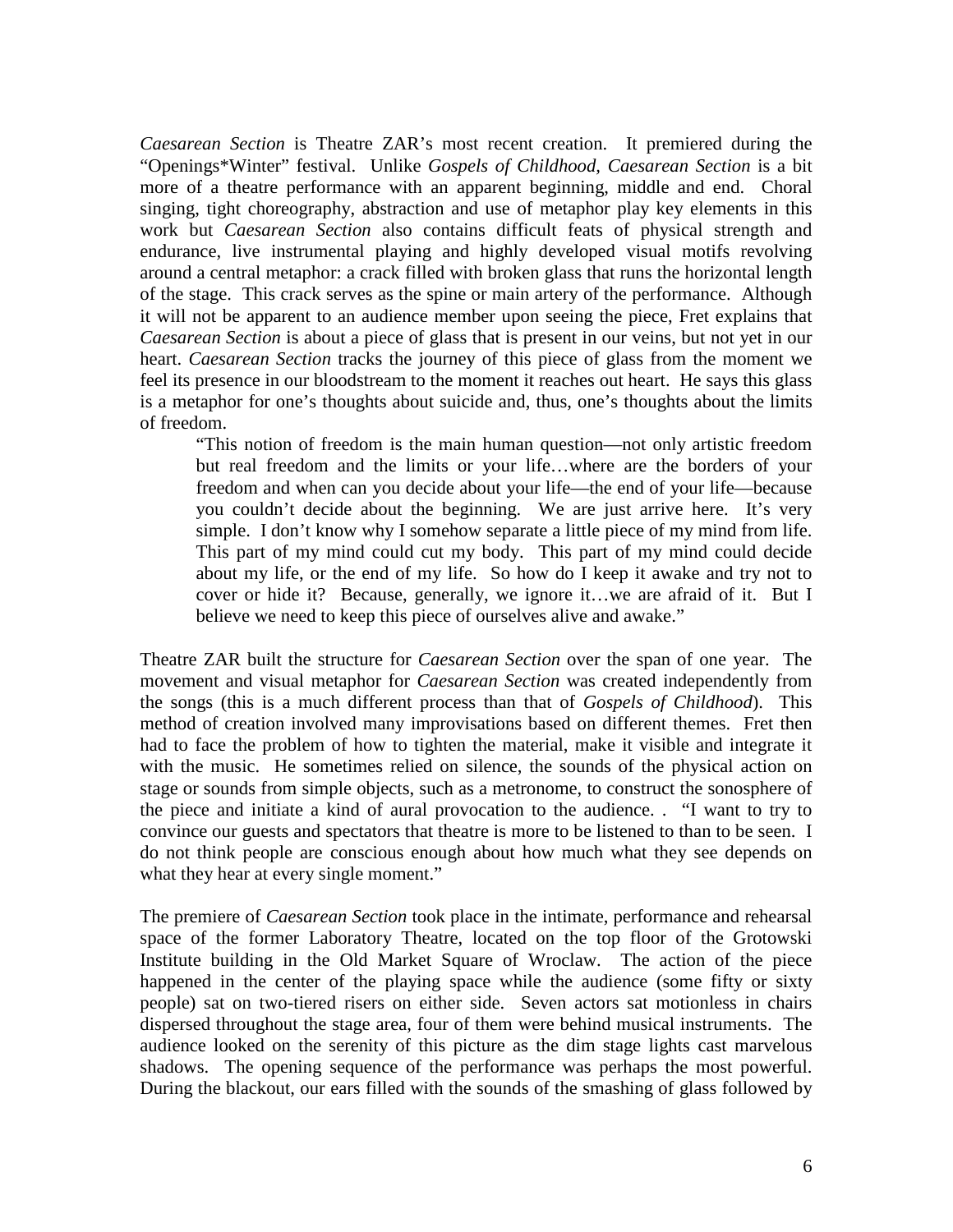bellowing accordion music. When the lights came up, Ditte Berkeley stood straddling the glass spine. Glass shards were thrown at her feet and she proceeded to shock the audience by doing a highly stylized series of movements evoking the notions of dangerous steps and being held back by pain. Moving forward through these obstacles would be bloody and treacherous. She wore her shoes on her hands. She jerked and convulsed, bravely swept her feet along the glass shards, contorted, stepped in the glass, and turned and fell to the ground with the shoes breaking her fall. Eventually she put the shoes on her feet and walked away from the predicament. She sat down at one of the tables with Kamila Klamut already there waiting for her. Stage light only illuminated the table; their bodies were in shadow. The two women sat across from each other attempting to touch hands, reaching, striving for contact and receiving only a handful of air…just missing each other. The rest of the cast underscored this sequence by breathing audibly and deeply in unison. Meanwhile, Matej Matejka swept the glass shards into the large crack of broken glass. If one were to close their eyes during this sequence to simply listen, they would hear a symphony of sound. In a blackout, the breathing of the cast increased in speed and volume and transitioned into a haunting choral song accompanied by cello and violin; the river of glass became slowly illuminated by overhead lighting. This opening sequence served as a provocative introduction to the theatrical event; every audience member was leaning forward in anticipation of what was to come.

What followed over the next hour was a cruel and beautiful meditation on pain, death, absence of love and suicide. There is no text in *Caesarean Section*, only the entrancing singing by the members of Theatre ZAR. These songs provide the pulse of life for the piece and speak the multi dimensional subtext better than any words could. There is one half-hearted attempt to use text by Matej Matejka. This serves to break the wellestablished dramaturgic convention and seems almost cheap and disappointing. It is the only trite, predictable moment of the piece.

The performance itself is highly visual, aural and episodic. It is dimly and simply lit. The songs move us from image to image, interaction to interaction. But it is the line of broken glass that cuts through the center of the stage that serves as the main visual metaphor for this meditation. Most of what we see is a destructive triangle between Ditte Berkeley, Kamila Klamut and Matej Matejka. Perhaps it is a love triangle or a spiritual triangle—or both. The three performers constantly straddle this glass spine, coming dangerously close to the edge. There are duets and trios of convulsing movement and writhing in pain mixed with ecstasy. There is stamping in folkdance fashion, shoes being thrown on the wooden floor, glasses of red wine spilling their contents, bodies falling hard and fast on the ground. There are also many moments of silence and tenderness. The momentum of the piece is quick, which makes these times of decompression all the more exhilarating and well earned. Singing is the heart of the performance, and when these performers sing, they do it with their whole bodies. It is as if you can see the waves of sound rise from them, curl around their torsos and then disperse into the ether. Arms and hands move in circles almost as if they are tending to the sound waves, kneading them. The final image of the piece is the same one we see in the beginning; the illuminated glass river. Again, the audience sits in silence for some time. A few people